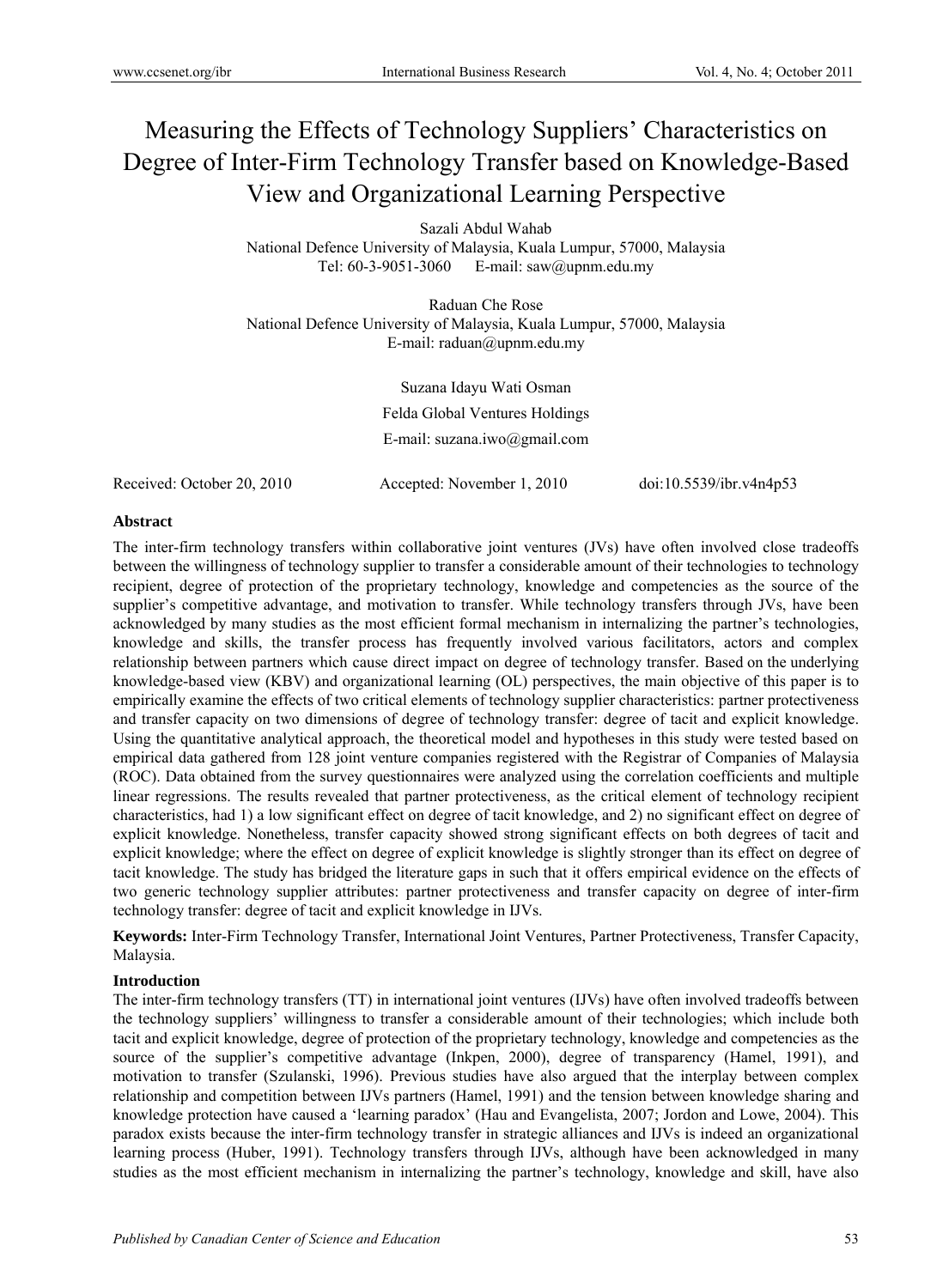frequently involved various facilitators, actors and complicated relationship between partners (Szulanski, 1996); which eventually cause direct impact on the degree or amount of technology transferred in JVs . Studies from the KBV perspective have acknowledged that MNCs tend to become more protective of their advance technology, knowledge and competencies in products, processes and management because these strategic valuable resources and competencies are their main sources of sustainable competitive advantage (Porter, 1985; Barney, 1991; Peteraf, 1993; Wernerfelt, 1984; Pralahad and Hamel). The OL perspective studies have argued that technology and knowledge are protected by the suppliers when the recipients are opportunistic in the collaborative relationship (Inkpen, 1998a; Inkpen and Dinur, 1998; Child and Faulkner, 1998).

A number of studies on inter-firm knowledge transfer (KT) have suggested that: 1) many studies focused more on conceptual work, which involves either small-sample or in-depth studies of few organizations; thus studies on how strategic alliances work and alliance partners learn are empirically under researched (Simonin, 1999a), 2) studies on TT and KT in strategic alliance have contributed many interesting and valuable theories, however, they remain empirically under-researched (Mjoen and Tallman, 1997), 3) the cross-border TT and KT from MNCs to local firms have not been extensively researched (Pak and Park, 2004), 4) studies on inter-firm knowledge acquisition in alliance have heavily focused on the supplier's, JV's or KT's perspective (Martin and Solomon, 2003; Simonin, 1999a, 2004; Lyles and Salk, 1996; Tsang et al., 2004), 5) fewer studies have adopted the local firms' (recipient) perspective (Yin and Bao, 2006). Therefore, based on the above limitations, this study responds to the literature gaps in by empirically examining the effects of two critical elements of technology supplier characteristics: partner protectiveness (PPROTEC) and transfer capacity (TRANSCAP) on two dimension of degree of technology transfer: degree of tacit (TCTDEG) and explicit (EXPDEG) knowledge from the local (recipient) firms' perspective using the underlying KBV and OL perspectives. A review of literature shows that technology supplier characteristics (TSCHAR) have been studied from many dimensions of suppliers' behaviors. A stream of studies has identified numerous TSCHAR that have significant influence on KT such as motivation (Gupta and Govindarajan, 2000; Szulanski, 1996), partner protectiveness (Simonin, 1999a, 1999b, 2004; Szulanski, 1996, Inkpen, 1998a, 1998b, 2000), partner assistance (Lyles et al., 1999), partner transparency (Hamel, 1991), disseminative capacity (Minbaeva and Michailova, 2004), control (Lyles et al., 2003), prior experience (Subramaniam and Venkataraman, 2001), transferor's commitment (Tsang et al., 2004), articulated objective or goal clarity (Lyles and Salk,1996; Inkpen 2000) and source transfer capacity (Szulanski, 1996; Martin and Solomon, 2003).

#### **Theory and Hypotheses**

#### *2.1 Partner Protectiveness and Degree of Technology Transfer*

The ability of a firm to acquire knowledge in the cooperative arrangement such as JVs does not solely depend on its internal ACAP. The inter-firm learning opportunity provided by strategic alliance is also subjected to the degree of willingness of the technology suppliers to cooperate or engage in knowledge sharing i.e. by reducing the level of protectiveness (Simonin, 1999a; Steensma and Lyles, 2000). Partner protectiveness (PPROTEC) refers to as 'the extent of protections/hurdles, intentionally or unintentionally, imposed by the foreign partner on the local partner in an IJV which restrict the accessibility to proprietary technology/knowledge' (Hau and Evangelista, 2007). PPROTEC is closely related to the degree of transparency. Transparency is thus defined as 'the degree of openness of one partner (technology-supplier) and their willingness to transfer knowledge to the other partner (technology-recipient)' (Hamel, 1991). In the context of intra-firm transfer within multinational corporation (MNCs), openness is referred to as 'the degree to which relationship between business unit managers and corporate supervisors is open and informal which promotes spontaneous and open exchange of information and ideas' (Gupta, 1987).

Many theoretical studies have stressed that partners in the collaborative relationship such as JVs are expected to mutually exchange their valuable proprietary assets, resources, information, knowledge and technologies between them to achieve mutual benefits (Inkpen, 2000; Khanna et al., 1998; Child and Faulkner, 1998). However, these proprietary competencies are the critical sources of sustainable competitive advantage of the supplier partners; and for fear of losing ownership, a position of privilege and superiority of their valuable assets they are duty bound to protect their hard-won success and competencies from the opportunist recipient partners (Parkhe, 1993; Steensma and Lyles, 2000; Szulanski, 1996). Unless they receive sufficient incentive to mitigate the cost which is typically associated with the transfer, the foreign parent firms may intentionally restrict knowledge flow to the JV. This is because collaborations through JVs are commonly viewed as a low cost approach for local firms to gain competencies in a short period (Hamel et al., 1989; Simonin, 1999a, 2004; Steensma and Lyles, 2000; Dyer and Singh, 1998).

Due to the risk of knowledge spillover (leakage), partners in the strategic alliance and IJVs, tend to be more protective of their valuable knowledge resources as their competitiveness (survival) is very much depending on these valuable resources (Barney, 1991). Valuable knowledge resources of the firm, if not well protected will leak to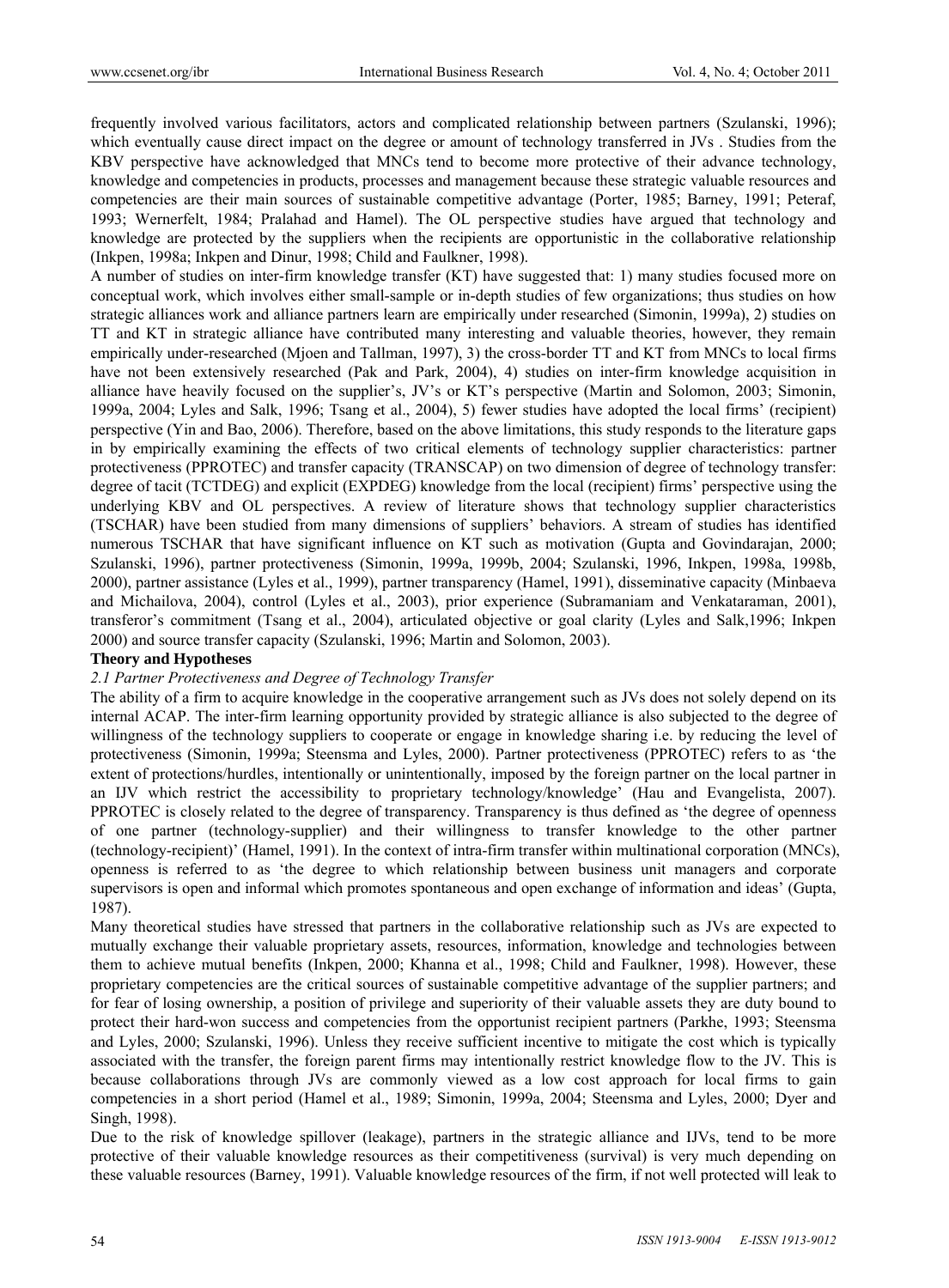potential competitors or competitors which eventually will enable them to gain competitive advantage and use it against the proprietor or supplier firms (Cohen and Lavinthal, 1990; Hamel et al., 1989; Simonin, 1999a, 2004; Steensma and Lyles, 2000). This is also because knowledge spillover to an alliance partner tends to shift the balance of bargaining power between JV partners thus leading to the initiation of changes in the partner relationship (Inkpen, 2000). Because of asymmetries of knowledge between alliance or JV partners, PPROTEC and knowledge accessibility will be correspondingly asymmetrical; where partners in an alliance can be less transparent or open than the other partner (Hamel, 1991). However, even though openness/transparency of the alliance's partner, to some extent, is a prerequisite for carrying out joint tasks in an alliance, there is a great concern by the managers about the unintended and unanticipated transfer of knowledge where knowledge is unintentionally transferred by default rather than by design (Hamel, 1991). Therefore, in the context of knowledge sharing within alliance; where a high-competitive overlap between partners exists, the partner's knowledge protectiveness level is expected to be high (Inkpen, 1998a; Inkpen, 2000; Yan and Luo, 2001). This causes foreign partners to have low motivation to exchange, share and transfer knowledge (Szulanski, 1996; Hua and Evangelista, 2007). Although alliances and JVs provide a strategic avenue to internalize the other partner's technologies and competencies, they are also likely to be surrounded by greater levels of protectiveness and mistrust which may discourage the transfer of tacit knowledge; especially when learning in alliances demand active teaching by the technology supplier (Simonin, 2004, 1999a; Dhanaraj et al., 2004; Marcotte and Niosi, 2000).

As discussed above, studies on PPROTEC are mostly theoretical or case study. Only few studies have empirically examined the impact of PPROTEC on technology and knowledge transfer. The empirical results are found to have mixed results where 1) in the context of marketing know-how transfer in strategic alliance, partner PPROTEC had an insignificant relationship with knowledge ambiguity (Simonin, 1999b), 2) PPROTEC indirectly, through the mediation of knowledge ambiguity, was insignificantly related to inter-firm KT in strategic alliance (Simonin, 1999a), 3) PPROTEC had a significant negative effect on inter-firm KT in strategic alliance (Simonin, 2004), and 4) a partner's knowledge protectiveness has a significant negative influence on explicit and tacit marketing knowledge acquisition (Hua and Evangelista, 2007).

*H1: Partner protectiveness as the technology supplier characteristic is negatively related to degrees of tacit and explicit knowledge in inter-firm technology transfer.* 

*2.2 Transfer Capacity and Degree of Technology Transfer* 

As technology and knowledge transfer involve the absorption and transmission of knowledge (Devanport and Prusak, 1998, 2000), the ability of the technology supplier to efficiently transfer knowledge and technology to technology recipient becomes critical in inter-firm TT. Few studies have suggested that while firms differ in their ability in knowledge creation, they also differ in their ability to transfer knowledge within and outside of the organizational boundary (Kogut and Zander, 1992, 1993; Szulanski, 1996). The efficiency in transmitting technology or knowledge by the supplier is important in both intra and inter-firm knowledge transfer as it affects the TT outcomes. The firms' ability to transfer knowledge to their subsidiaries efficiently and effectively may serve several objectives such as 1) to facilitate their expansion in foreign countries, 2) to maintain the firms' competitiveness, and 3) to safeguard their competencies and expertise from the competitors (Martin and Solomon, 2003). In the context of strategic alliance, the supplier firms' ability to transfer knowledge facilitates the organizational learning process and justifies their commitments in the collaborative relationship; where all partners are expected to mutually contribute their knowledge, technologies, skills and competencies to the JVs to gain mutual benefits (Inkpen, 1998a, Inkpen 2000; Khanna et al., 1998; Child and Faulkner, 1998). Past studies have described TRANSCAP from many dimensions for example: 1) the supplier firms' ability to articulate uses of their own knowledge, assess the needs and capabilities of the potential recipient, and transfer knowledge to different location (Martin and Solomon, 2003), 2) a disseminative capacity of the knowledge sender in terms of the source's ability and willingness to share knowledge (Minbaeva and Minhailova, 2004), 3) the sender's ability to articulate and communicate knowledge to the recipient (Minbaeva, 2007), 4) the parent firms' capacity to knowledge transfer (Wang et al., 2004), and 5) the source's motivational disposition (Gupta and Govindarajan, 2000).

Szulanski (1996) identifies source/supplier 'not perceived as reliable' and lack of motivation as the source's characteristics that contribute to knowledge stickiness. When the source is perceived as unreliable, it is not seen as trustworthy and knowledgeable. In addition, due to the source's lack of motivation; which can undermine the KT process, the source may be reluctant to share its proprietary knowledge with the recipient thus unwilling to devote sufficient time and resources to support the transfer for fear of losing ownership, privilege or superiority (Szulanski, 1996). The decision to transfer knowledge is largely individual and driven by the ability and willingness of the sender to share knowledge (Minbaeva, 2007; Kogut and Zander, 1992, 1993; Szulanski, 1996). Minbaeva (2007) argues that knowledge sender (source) should possess 'well-develop abilities to articulate and communicate knowledge' to the recipient. However, although the knowledge sender (source) is capable in transmitting knowledge,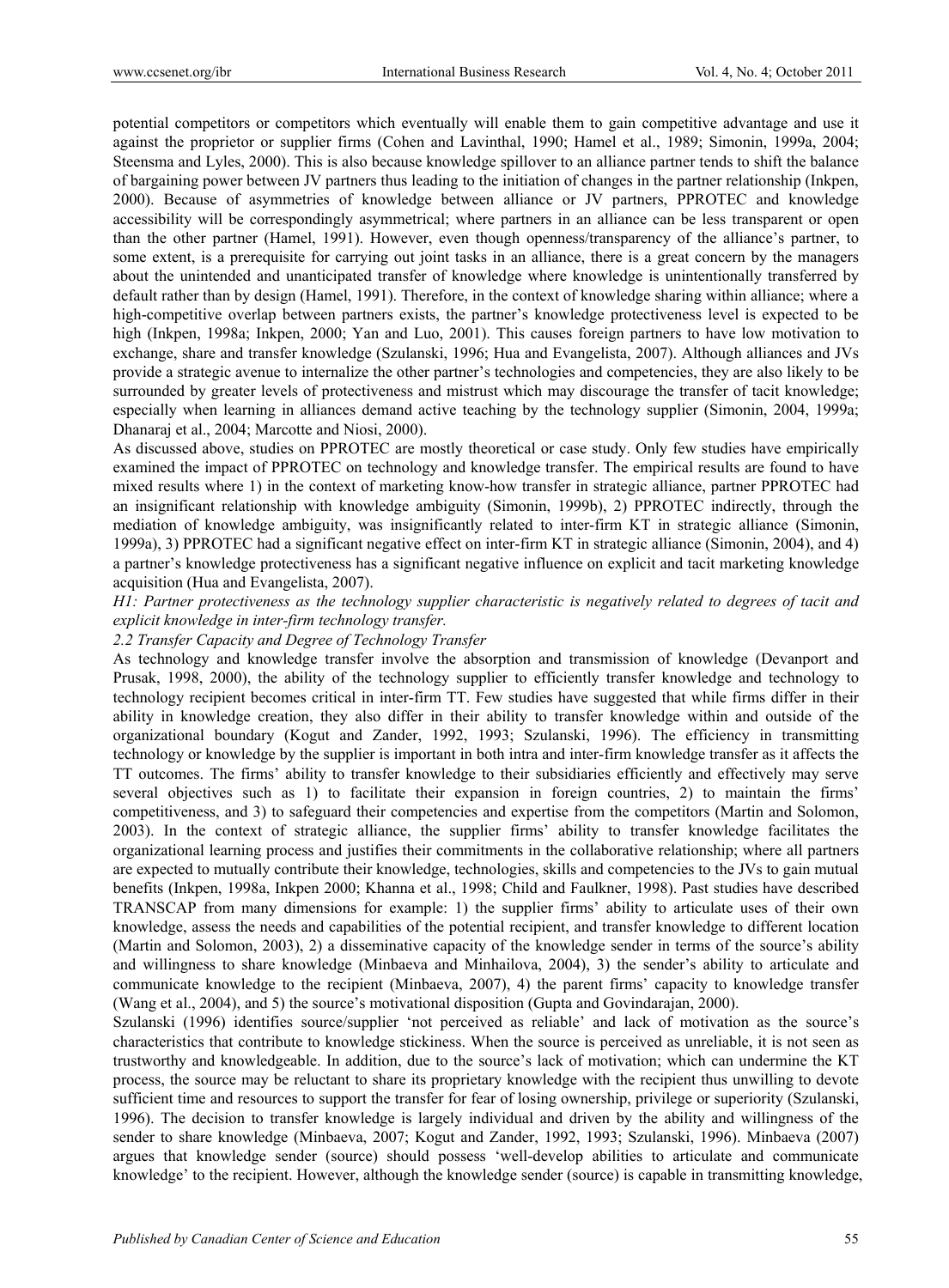they may be unwilling to share knowledge (Minbaeva, 2007). Wang et al. (2004) identify parent firms' capacity; which include the ability to impart the knowledge in a form that can be assimilated by the recipient, as an important determinant of knowledge transfer by MNC parent to its subsidiary.

In the context of inter-firm KT, the strategic alliance and JV literature have implicitly associated the technology supplier's TRANSCAP with 1) the parent's firm assistance (Lyles et al., 1999; Hau and Evangalista, 2007), 2) the foreign parent's active involvement (Lyles and Salk, 1996; Cumming and Teng, 2003), and 3) the foreign parent's commitment (Tsang et al., 2004). For IJVs to succeed, the foreign firm is expected to assist the local partner firms by providing adequate and sufficient assistance to the IJV management in terms of transferring a significant amount of knowledge to local personnel through training programs or interactions/contacts between local and foreign employees (Hau and Evangalista, 2007). Simonin (1999b) argues that the degree to which a foreign partner has explicit contribution in terms of training of the local personnel should be positively associated with the degree to which an IJV acquires explicit knowledge from its foreign parent. In the context of strategic alliance and JV literature, there are no studies which have directly examined the relationship between the supplier's TRANSCAP and TTDEG. Nevertheless, as TRANSCAP has been closely associated with the foreign firm's active involvement, assistance and commitment, few empirical studies have offered evidence that 1) partner assistance has a significant positive impact on the acquisition of explicit marketing knowledge (Hau and Evangalista, 2007), 2) the degree of active involvement of the foreign parent is significantly related to knowledge acquisition (Lyles and Salk, 1996), and 3) the foreign parent's commitment has a significant positive effect on knowledge acquisition (Tsang et al., 2004).

*H2: Transfer capacity as the technology supplier characteristic is positively related to degrees of tacit and explicit knowledge in inter-firm technology transfer.* 

# **Methods**

*3.1 Sample* 

The sample frame was taken from the IJV companies registered with the Registrar of Companies (ROC). As at 1<sup>st</sup> January 2008, the number of IJVs operating in Malaysia was 1038. Out of this, 850 IJVs were considered as active IJVs and 103 IJVs were either dormant or had ceased operation. Since the focus of this study is on inter-firm TT from foreign MNCs to local companies, 85 IJVs were further eliminated from the population frame because only IJVs that have operated more than 2 years and have at least twenty percent (20%) of foreign equity are eligible to participate in the survey. Therefore, based on the list provided by ROC, which is considered as the most official and original source of information on foreign investment in Malaysia, it was decided that all IJVs (850) be included in the survey. Data collection was conducted in the period from July 2008 to December 2008 using a self-administered questionnaire. The questionnaires were mailed to 850 active JV companies as listed with ROC using a cover letter. After one month from the posting date the response was found not encouraging. By mid July 2008 there were only 70 responses received from the respondents. Thus, in order to increase the response rate the researcher followed-up through numerous phone calls, e-mails, reminders via letters and personal visits to seek the respondents' cooperation in the survey. After intensive efforts were made, by mid November 2008 a total of 145 responses (17.05%) were received. Based on literature review, the response rates for mailed questionnaires are usually not encouraging and low (Newman, 2003; Sakaran, 2003). In the Malaysian context, however, a response rate of 15% to 25% is still being considered appropriate and acceptable (Mohammed, 1998; Rozhan, Rohayu and Rasidah, 2001; Norziha, 2004). From 145 responses only 128 questionnaires were usable and 17 questionnaires were returned blank, returned incomplete, or replied but unable to participate in the study.

#### *3.2 Instrument and measurement*

The main research instrument in this study is the questionnaire. Building on the previous KT and TT studies, the questionnaire adopts a multi-item scales which have been modified accordingly to suit the context of the study: inter-firm TT. Except for TTDEG, all the variables are measured using ten-point Likert Scale  $(1 =$  strongly disagree to  $10 =$  strongly agree). For TTDEG, this variable is measured using ten-point Likert Scale (1 = very low transfer to 10 = substantial transfer). The ten-point Likert Scale was selected because 1) the wider distribution of scores around the mean provides more discriminating power, 2) it is easy to establish covariance between two variables with greater dispersion around their means, 3) it has been well established in academic and industry research, and 4) from a model development perspective, a ten-point scale is more preferred (Allen and Rao, 2000).

*3.3 Dependent Variable - Degree of Technology Transfer (TTDEG)* 

Following Lyles and Salk (1996), Lane et al. (2001), Gupta and Govindarajan (2000), Dhanaraj et al. (2004), Pak and Park (2004), Yin and Boa (2006) and Minbaeva (2007), this study adopts "a multi-dimensional operationalization approach" in measuring this construct. This study operationalizes TTDEG as the transfer of technological knowledge in terms of two dimensions: 1) tacit knowledge (TCTDEG) in terms of new product/service development, managerial systems and practice, process designs and new marketing expertise, and 2)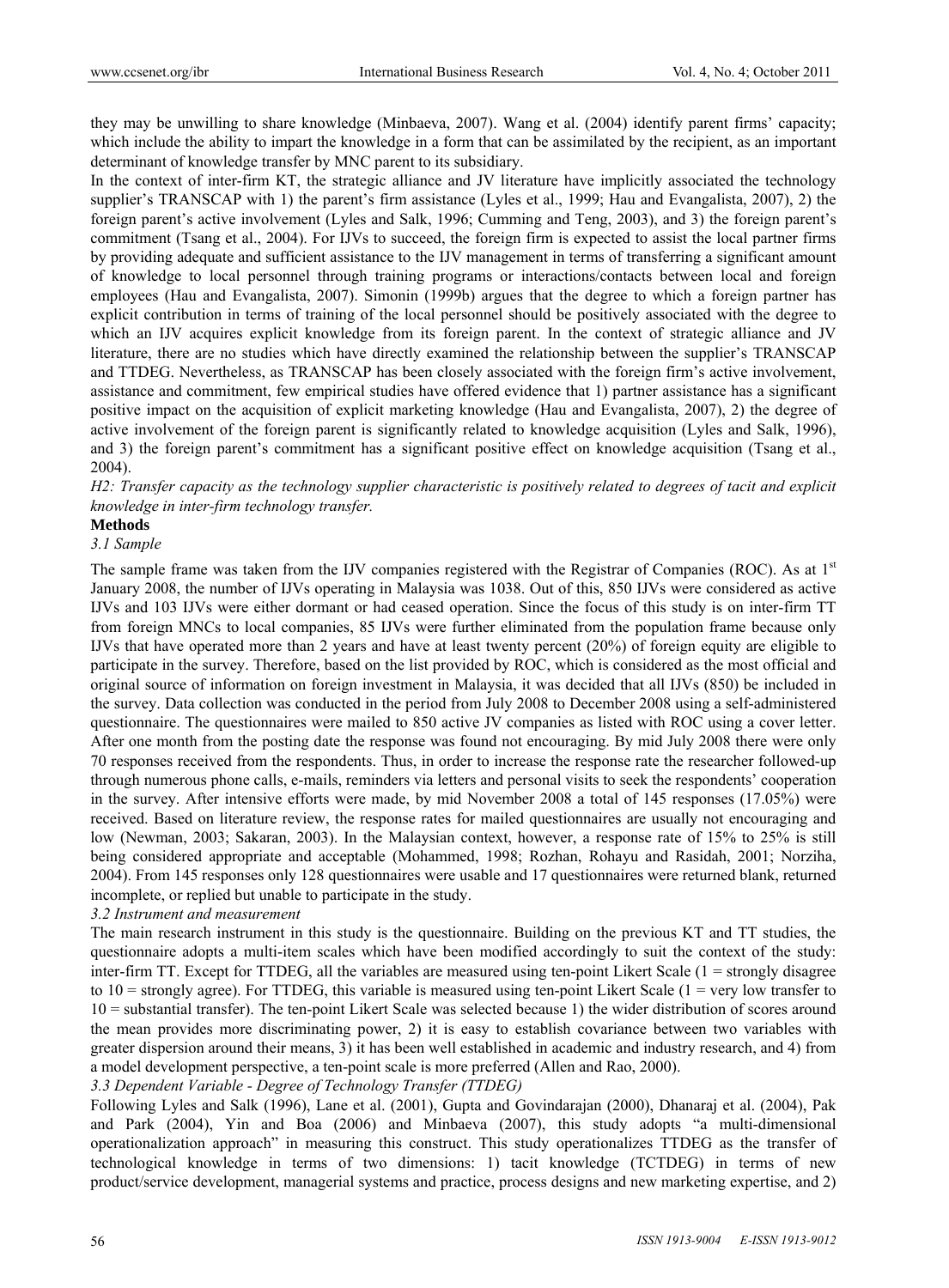explicit knowledge (EXPDEG) in terms of manufacturing/service techniques/skills, promotion techniques/skills, distribution know-how, and purchasing know-how. The respondents were asked to evaluate TTDEG from MNCs to local firms in terms of tacit and explicit dimensions of technological knowledge. The Cronbach Alphas for TCTK and EXPK were 0.96 and 0.97 respectively. The results of Cronbach Alpha were quite similar to that of Hau and Evangelista (2007) and Yin and Bao (2006).

*3.4 Independent Variables* 

## 3.4.1 Partner Protectiveness (PPROTEC)

The measure of PPROTEC is adopted from Simonin (1999a, 1999b and 2004). In measuring this construct, this study adopts a two (2) items scale which includes statements whether 1) the foreign JV partner has intentional procedures, routine and policies to restrict the sharing of relevant information concerning its technology know-how, and 2) the foreign JV partner is very protective of its technology know-how (Simonin, 1999a). This study also adopts two (2) newly developed items by Hau and Evangelista (2007) namely 1) the restrictive policy of the foreign partner with respect to knowledge spillovers to the other partner; and 2) the unwillingness of the foreign expatriates to share technological expertise with the local firms' personnel. The Cronbach Alpha for PPROTEC was slightly higher (0.84) than Simonin's (1999a) Cronbach Alpha (0.77).

3.4.2 Transfer Capacity (TRANSCAP)

To operationalize the ability of foreign JV's partner to articulate, communicate and transfer technology to local firms, this study employs a four (4) items scale which consists of two (2) items adopted from Lyles et al. (1999), and two (2) items from Hau and Evangelista (2007). The respondents are asked to indicate whether 1) the foreign JV partner has provided the local partner with materials on procedures and guidelines for technology planning and decision making, 2) the foreign JV partner has offered formal training programs such as seminars and lectures to the local firm's personnel (Lyles et al., 1999), 3) the training programs provided by the foreign JV partner have been very helpful to the local firm's personnel, and 4) there have been many foreign JV partner personnel working in the JV firm (Hau and Evangelista, 2007). The Cronbach Alpha for TRANSCAP was higher (0.92) than Minbaeva's (2007) Cronbach Alpha (0.66).

#### **Results**

Table 1 shows the descriptive data of all the variables (Mean values, Standard Deviations, Correlations). The results of regression analysis are presented in Table 2. From Table 1, there are clearly some associations between independent variables. For all the variables, it was found that there was no multicollinearity problem; where the T values were ranged between 0.801 - 0.834 and the VIF values were between 1.108 - 1.199. Both partner protectiveness (PPROTEC) and transfer capacity (TRANSCAP) were strongly correlated with degree of tacit knowledge (TCTDEG) ( $p < 0.01$ ) and had negative and positive signs respectively; which are consistent with the theoretical arguments in the literature. The correlation results also indicated that both PPROTEC and TRANSCAP also had strong correlations with EXPDEG ( $p < 0.01$ ). In comparison, the correlation between PPROTEC and TCTDEG was slightly higher than correlation between PPROTEC and EXPDEG thus suggesting that tacit knowledge is more likely to be protected by the transferring partner in IJVs as compared to explicit knowledge. On the other hand, the correlation results for TRANCAP suggested that due to the suppliers' ability to transfer, it is likely more explicit knowledge will be transferred than tacit knowledge in IJVs.

Using the multiple regression analysis, the effects of PPROTEC and TRANSCAP on two dimensions of degree of technology transfer (TCTDEG and EXPDEG) were estimated. As shown in Table 2 below, transfer capacity as a critical component of technology recipient characteristics had significant effect on both degrees of tacit and explicit knowledge in inter-firm TT. The regression results indicated that transfer capacity had a strong significant effect on both TCTDEG ( $p < 0.001$ , Beta value = 618) and EXPDEG ( $p < 0.001$ , Beta value = 795). This was also evident by the results of the adjusted *R*-squared in Model 1 and Model 2 (0.493 and 0.626 respectively), *F* statistics (38.480 and 66.099 respectively) and the highly significant corresponding *p* values. As the critical elements of technology recipient characteristics, TRANSCAP had a highly significant effect on both degrees of tacit and explicit knowledge  $(p < 0.001)$ . Therefore, *H2* is supported thus indicating that the higher level of transfer capacity, which is directly reflected on the technology supplier's ability and motivation to transfer, contributes to a higher degree of tacit and explicit that are transferred to the recipient partners in IJVs.

Interestingly, although partner protectiveness has a strong theoretical foundation as emphasized by previous literature, the regression results show that it failed to provide strong effects on both degrees of tacit and explicit knowledge ( $p > 0.05$ ) thus contrary to this study prediction. In this study, however, as compared to Model 2, partner protectiveness in Model 1, as one of the critical elements of technology supplier characteristic, did contribute a low significant negative effect on TCTDEG ( $p < 0.10$ ) indicating a significantly low influence of PROTEC in determining degree of tacit knowledge transfer to the recipient partner. In Model 2, partner protectiveness did not contribute significantly to a lower degree of explicit knowledge in inter-firm TT though the direction was correctly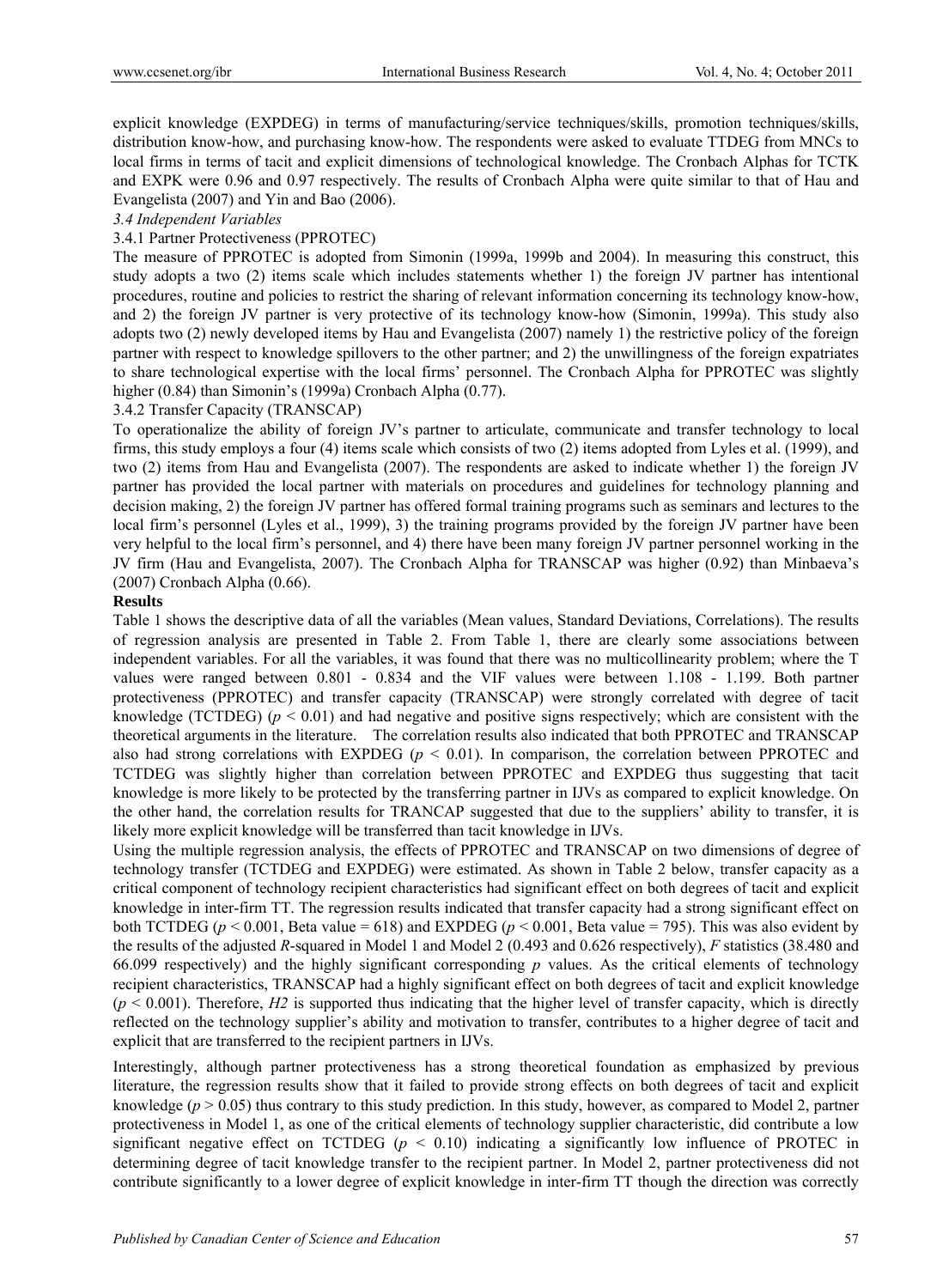hypothesized. Thus, based on the two regression results, *H1* is partially supported. Although the effect of partner protectiveness on degree of tacit knowledge is relatively low in significance, the results still suggest that the presence of partner protectiveness, which is closely associated with the technology suppliers' degree of transparency (openness) and their willingness to transfer, has more significant influence on degree of tacit knowledge than explicit knowledge in IJVs. The technology suppliers tend to protect their tacit knowledge more as compared to explicit knowledge because tacit knowledge embodied in products, processes and management competencies (skills) are regarded as strategic valuable resources which could sustain their competitive advantage (Kogut and Zander 1993; Barney, 1991).

#### **Discussion and Conclusion**

Based on the underlying integrated KBV and OL perspectives, this study has bridged the gaps in the literature by providing empirical evidence on the effects of two critical elements of technology supplier characteristics: partner protectiveness and transfer capacity on two distinct dimensions of degree of inter-firm technology transfer: degree of tacit (TCTDEG) and explicit (EXPDEG) knowledge in IJVs using the Malaysian sample. From the regression results, the strong significant effects of transfer capacity (TRANSCAP) on both degrees of tacit and explicit knowledge ( $p < 0.001$ ) confirm the previous theory on the importance of TRANSCAP in facilitating technology transfer within IJVs (Inkpen, 2000). This suggests that the greater the ability to transfer by the supplier the higher the degree of tacit and explicit knowledge will be transferred to local recipient firms. Consistent with recent development in knowledge transfer literature (Szulanski and Cappetta, 2003; Minbaeva, 2007), the results confirm the theoretical proposition which suggested that knowledge provider attributes has become one of the most important determinant of knowledge transfer. Although the literature on the effect of TRANSCAP on TTDEG is rather limited, the results of this study are in line with Minbaeva (2007), Szulanski (1996), and Gupta and Govindarajan (2000). The results further suggest that TRANSCAP of the supplier in IJVs; which is reflected on the parent's firm assistance, active involvement, high commitment in terms of investment in resources, and availability of training and support, is crucial in determining the volume/degree of technology transferred to local JV partner. To increase the level of TT in IJVs the technology supplier should become a proficient transferor with the ability to 1) articulate knowledge, 2) describe the potential uses of the knowledge and condition as to what the knowledge could achieve, and 3) assess the recipient's degree of receptivity, assimilation and use of technology (Martin and Solomon, 2003). The population sample also indirectly inferred that TRANSCAP is one of the major concerns that require serious attention.

On the low significant effect of partner protectiveness (PPROTEC) on degree of tacit  $(p < 0.10)$  and its insignificant effect on degree of explicit knowledge ( $p > 0.05$ ), this study follows the argument made by Simonin (1999a, pg.615) who argued that it is difficult to evaluate and assess the true role and effect of PPROTEC on degree of tacit knowledge in IJVs 'if data on failed joint ventures was not obtained'. Thus, it is impossible to assess the relationship between lack of knowledge and failure should data on failed IJVs was not available (Lyles and Salk, 1996). PPROTEC as a well established variable of knowledge transfer has been extensively dealt with in the literature (Hamel, 1991; Inkpen, 2000; Parkhe, 1993). The results are consistent with Simonin's (1999a) findings where PPROTEC was found insignificant because 1) PPROTEC may not always be detectable or observable, and 2) the insignificance of PPROTEC may well be rooted in the close interplay between protectiveness and opportunism. From the results, there is high possibility that the true effect of PROTEC in the study's models was superseded by the overly strong effect of TRANSCAP on both degrees of tacit and explicit knowledge thus 'overshadowing' the significant role of PPROTEC. The results, nevertheless, are not in line with the recent findings by Hau and Evangelista (2007) where PPROTEC had significantly affected the acquisition of tacit and explicit marketing knowledge in Vietnamese IJVs.

Among the limitations encountered by this study was resource constraints; where this study had mainly relied on responses obtained from the top management level of the JVs. Thus, the scope of respondents could have been broadened to include the middle and lower management levels in the JVs. Secondly, consistent with the literature, the subjectivity of the nature of relationship is difficult to capture. The nature of relationship between IJV partners could have affected the results tremendously. The responses have a tendency to be biased should the respondents perceived their IJVs were competitive in nature rather than collaborative. Thirdly, the response rate in terms of the number of usable questionnaires, though sufficient, was not encouraging. This has become a major challenge to many organization studies in Malaysia. Finally, because of time constraints, the types of technologies under investigation in this study were limited to tacit and explicit knowledge.

This empirical study is a response to the need for statistical evidence that has typically been lacking in inter-firm TT literature. Since this study focuses on degree of inter-firm TT, future studies could be conducted to further examine the effects of technology supplier characteristics on level of innovation, competitiveness, productivity, and technological capabilities of local firms. The above relationship could also be extended to cover other formal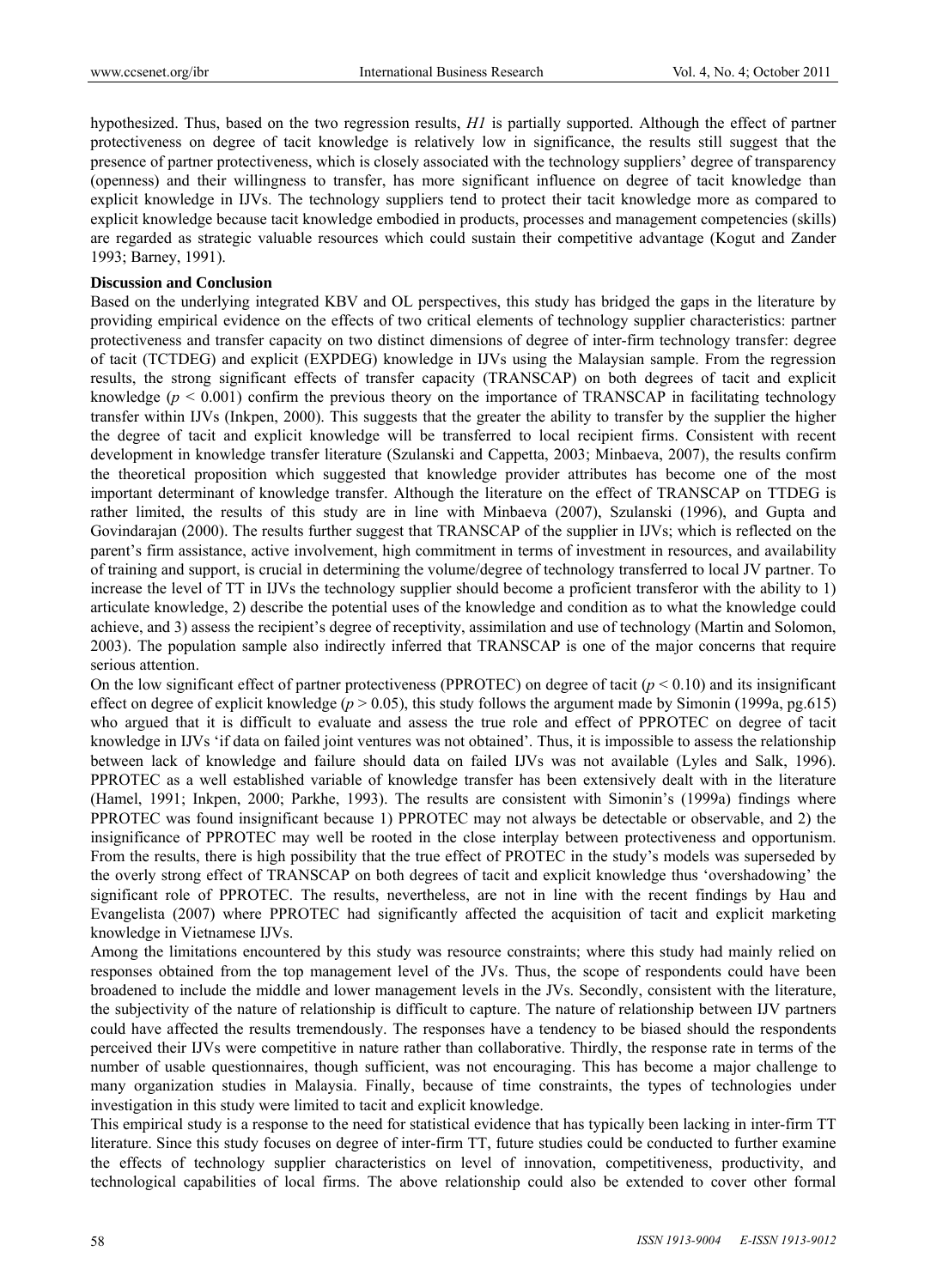inter-firm TT agents such as FDIs and licensing. Secondly, it is worthwhile to extend the tacit and explicit dimensions of technology to cover other dimensions of supply chain activities. Future studies may focus on the relationships and effects of technology supplier characteristics on other dimensions of tacit and explicit technology/knowledge of supply chain such as production, marketing, management, and distribution. Thirdly, since the IJV literature has highlighted the high instability rate of IJVs in developing countries, future studies could be directed to empirically examine the relationships between degree of inter-firm TT and conflicts, learning outcomes, asymmetric bargaining power, stability of JV, and equity ownership. Finally, given the linear relationship between technology supplier characteristics and degree of inter-firm technology transfer, future studies could investigate further the effects of several established moderating variables such as organizational culture, collaborative know-how, prior JV experience, and learning capacity on the relationship.

### **References**

Allen, D. R. & Rao, T. R. (2000). *Analysis of Customer Satisfaction Data*. United States of America: America Society for Quality

Barney, J.B (1991). Firm Resources and Sustained Competitive Advantage. *Journal of Management*, 17, p. 151-166.

Child, J. & Faulkner, D. (1998). *Strategies of Cooperation: Managing Alliances Networks and Joint Ventures.* Oxford University, New York.

Cumming, J.L. & Teng, B.S. (2003). Transferring R&D Knowledge: The Keys Factors Affecting Knowledge Transfer Success. *Journal of Engineering and Technology Management*, 20, p. 39-68

Davenport, T.H. & L. Prusak, L. (2000). *Working Knowledge: How Organizations Manage What They Know.* Harvard Business School Press, Boston, MA.

Dhanaraj, C., Lyles, M.A., Steensma, H.K. & Tihanyi, L. (2004). Managing Tacit and Explicit Knowledge Transfer in IJVs: the Role of Relational Embeddedness and the Impact on Performance, *Journal of International Business Studies*, 35(5), p. 428-42.

Dyer, J. & Singh, H. (1998). The Relational View: Cooperative Strategy and Sources of Interorganizational Competitive Advantage. *Academy of Management Review*, 23(4), p. 660-679.

Gupta, A. K. (1987). SBU Strategies, Corporate-SBU Relations, and SBU Effectiveness in Strategy Implementation. *Academy of Management Journal*, 30, p. 477-500.

Gupta, A. K. & Govindarajan, V. (2000). Knowledge Flows within Multinational Corporations, *Strategic Management Journal*, 21(4), p. 473-96.

Hamel G. (1991). Competition for Determinant and Interpartner Learning within International Strategic Alliances. *Strategic Management Journal*, 12, p. 83–103.

Hamel, G., Doz, Y. & Prahalad, C. K. (1989). Collaborate with Your Competitors and Win. *Harvard Business Review*, 67(1), p. 133-139.

Hau, L. N. & Evangelista, F. (2007). Acquiring Tacit and Explicit Markrting Knowledge from Foreign Partners in IJVs. *Journal of Business Research*, 60, pp. 1152-1165.

Huber, G. P. (1991). Organizational Learning: The Contributing Processes and the Literature, *Organization Science*, 2(1), p. 88-115.

Inkpen, A.C. (2000). Learning through Joint Ventures: A Framework of Knowledge Acquisition. *Journal of Management Studies*, 37(7), p. 1019-1043.

Inkpen, A. C. (1998a). Learning and Knowledge Acquisition through International Strategic Alliances, *The Academy of Management Executive*, 12(4), p. 69-80.

Inkpen, A. C. & Currall, S.C. (2004). The Coevolution of Trust, Control, and Learning in Joint Ventures, *Organization Science*, 15(5), p. 586-99.

Inkpen, A.C & Dinur, A. (1998). Knowledge Management Processes and International Joint Ventures. *Organization Science,* 9(4), p. 454-468.

Jordan, J. & Lowe, J. (2004). Protecting Strategic Alliance: Insight from Collaborative Agreement in the Aerospace: Building Relational Capital. Strategic Management Juornal, 21 (3), p.241-59.

Khanna, T., Gulati, R. & Nohria, N. (1998).The Dynamics of Learning Alliances: Competition Cooperation, and Relative Scope, *Strategic Management Journal, 19*(3), p. 193–210.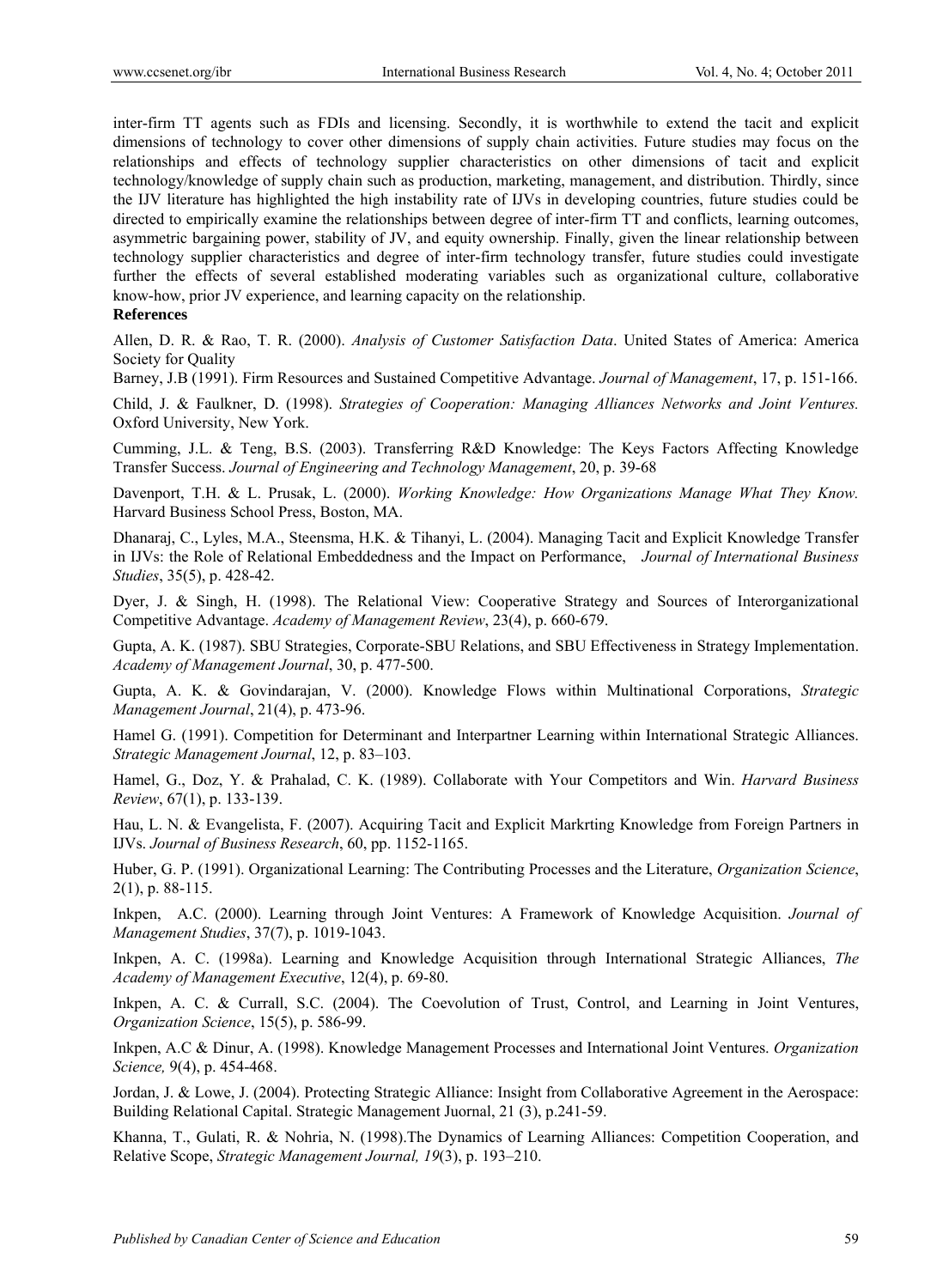Kogut, B. & Zander, U. (1993). Knowledge of the Firm and the Evolutionary Theory of the Multinational Corporation. *Journal of International Business Studies*, 24(4), p. 625-646.

Kogut, B. & Zander, U. (1992). Knowledge of the Firm, Combinative Capabilities, and the Replication of Technology, *Organization Science*, 3(3), 383-97.

Lyles, M. A., Sulaman M, Barden J. Q. & Kechik ARBA. (1999). Factors Affecting International Joint Venture Performance: A Study of Malaysian Joint Ventures. *Journal of Asian Business*, 15(2), p. 1–19.

Lyles, M. A. & Salk, J.E. (1996). Knowledge Acquisition from Foreign Parents in International Joint Ventures: An Empirical Examination in the Hungarian. *Journal of International Business Studies*, 29(2), p. 154-74.

Lyles, M.A., von Krogh, G. & Aadne, J.H. (2003). Knowledge Acquisition and Knowledge Enablers in International Joint Ventures and their Foreign Parents. *Management International Review*, 3, Special Issue, p. 111-129.

Marcotte, C. & Niossi, J. (2000). Technology Transfer to China: The Issues of Knowledge and Learning, *Journal of Technology Transfer*, 25, p. 43-57.

Martin, X.Y.F. & Salomon, R. (2003). Knowledge Transfer Capacity and its Implications for the Theory of the Multinational Corporation. *Journal of International Business Studies*, *34*(4), 356-373.

Minbaeva, D. (2007). Knowledge Transfer in Multinationals, *Management International Review*, 47(4), p. 567-593.

Minbaeva, D. & Michailova, S. (2004). Knowledge Transfer and Expatriation Practices in MNCs: The Role of Disseminative Capacity, *Employee Relations*, 26(6), p. 663-679.

Mjoen H. & Tallman, S. (1997). Control and Performance in International Joint Ventures. *Organization Science*, 8(3), p. 257-274.

Mohamed, M.Z (1998). Assessing the Competitiveness of the Malaysian Electronic and Electrical Industry: Part 1-Technology Adoption. *Malaysian Management Review,* 33(10), p. 19-20.

Mowery, D.C., Oxley J.E. & Silverman B.S. (1996). Strategic Alliances and Interfirm Knowledge Transfer. *Strategic Management Journal*, 17, p. 77–91.

Newman, L. W. (2003). *Social Research Methods: Qualitative and Quantitative Approaches*. (5th Eds). Allyn and Bacon. Boston. MA.

Norziha, M. D. (2004). *The Impact of Corporate Strategy, Corporate Culture, Core Competence, and Human Resource Management Practices on Organizational Performance.* Unpublished PhD Dissertation. Graduate School of Management, Universiti Putra Malaysia.

Pak, Y. & Park, Y. (2004). A Framework of Knowledge Transfer in Cross-Border Joint Ventures: An Empirical Test of the Korean Context, *Management International Review*, 44(4), p. 435-455.

Parkhe, A. (1993). Partner Nationality and the Structure-performance Relationships in Strategic Alliances, *Organization Science*, 4(2), p. 301-14.

Petaraf, M.A. (1993). The Cornerstone of Competitive Advantage: A Resourced-Based View. *Strategic Management Journal*, 14(3), p. 179-192.

Porter, M.E. (1985). *Competitive Advantage: Creating and Sustaining Superior Performance*. Free Press: New York.

Pralahad, C.K. & Hamel, G. (1990). The Core Competence of the Corporation*. Harvard Business Review*, 68, p. 77-91.

Rozhan, O., Rahayu & Rashidah (2001). Great Expectation: CEO's Perception of the Performance Gap of the HRM functions in the Malaysian Manufacturing Sector. *Personnel Review*, 30 (1), 1& 2, p. 61-80.

Sekaran, U. (2003). *Research Methods for Business*, Fourth Edition, John Wiley & Sons, Inc.

Simonin, B. L. (2004). An Empirical Investigation of the Process of Knowledge Transfer in International Strategic Alliances, *Journal of International Business Studies*, 35(5), 407-27.

Simonin, B. L. (1999a). Ambiguity and the Process of Knowledge Transfer in Strategic Alliances, *Strategic Management Journal*, 20(7), p. 595-623.

Simonin, B.L. (1999b). Transfer of Marketing Know-how in International Strategic Alliances: An Empirical Investigation of the Role and Antecedents of Knowledge Ambiguity. *Journal of International Business Studies*, 30(3) p. 463–90 [Third Quarter].